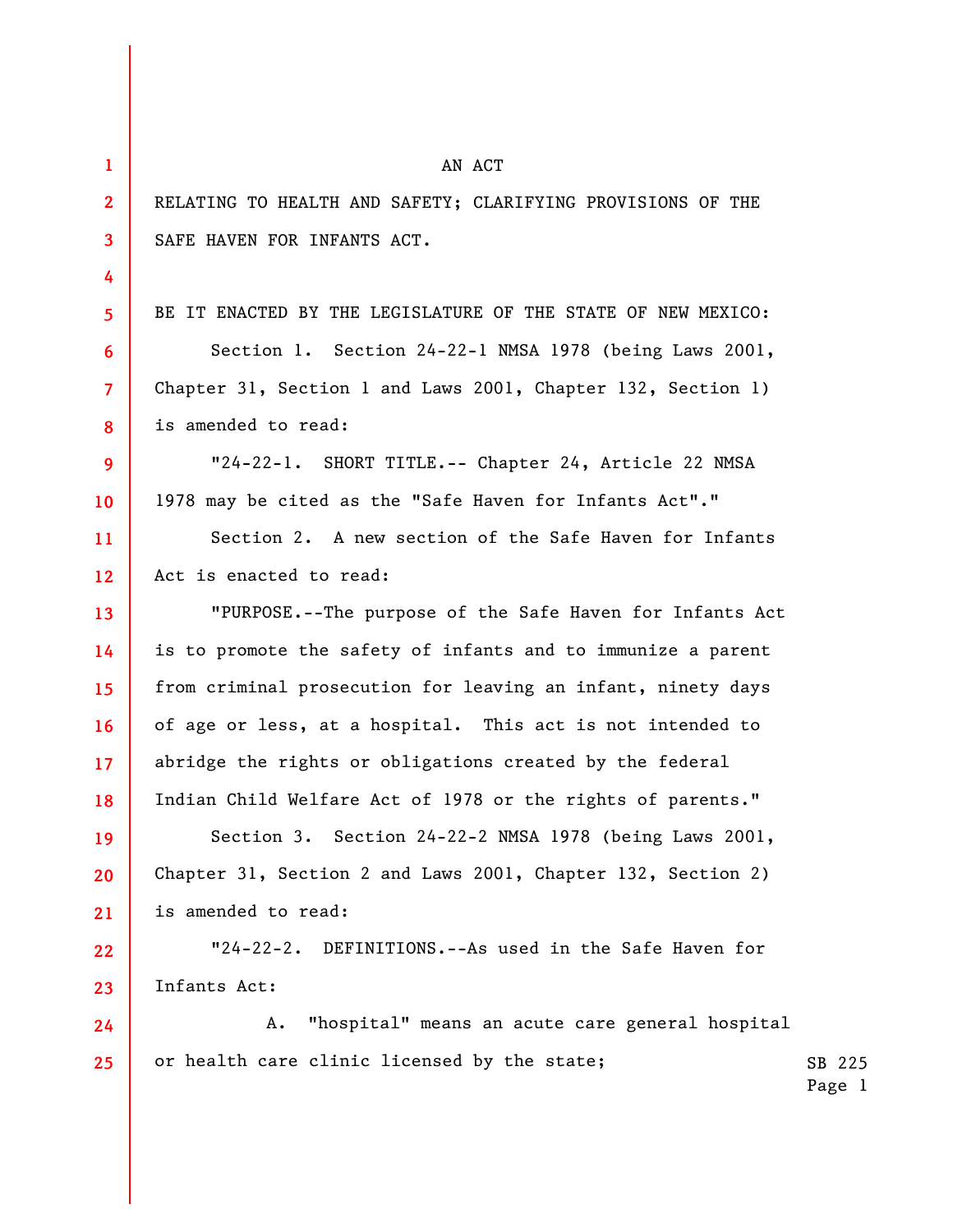C. The hospital is deemed to have received consent SB 225 **1 2 3 4 5 6 7 8 9 10 11 12 13 14 15 16 17 18 19 20 21 22 23 24 25**  B. "Indian child" means an Indian child as defined by the federal Indian Child Welfare Act of 1978; C. "infant" means a child no more than ninety days old, as determined within a reasonable degree of medical certainty; and D. "staff" means an employee, contractor, agent or volunteer performing services as required and on behalf of the hospital." Section 4. Section 24-22-3 NMSA 1978 (being Laws 2001, Chapter 31, Section 3 and Laws 2001, Chapter 132, Section 3) is amended to read: "24-22-3. LEAVING AN INFANT.-- A. A person may leave an infant with the staff of a hospital without being subject to criminal prosecution for abandonment or abuse if the infant was born within ninety days of being left at the hospital, as determined within a reasonable degree of medical certainty, and if the infant is left in a condition that would not constitute abandonment or abuse of a child pursuant to Section 30-6-1 NMSA 1978. B. A hospital may ask the person leaving the infant for the name of the infant's biological father or biological mother, the infant's name and the infant's medical history, but the person leaving the infant is not required to provide that information to the hospital.

Page 2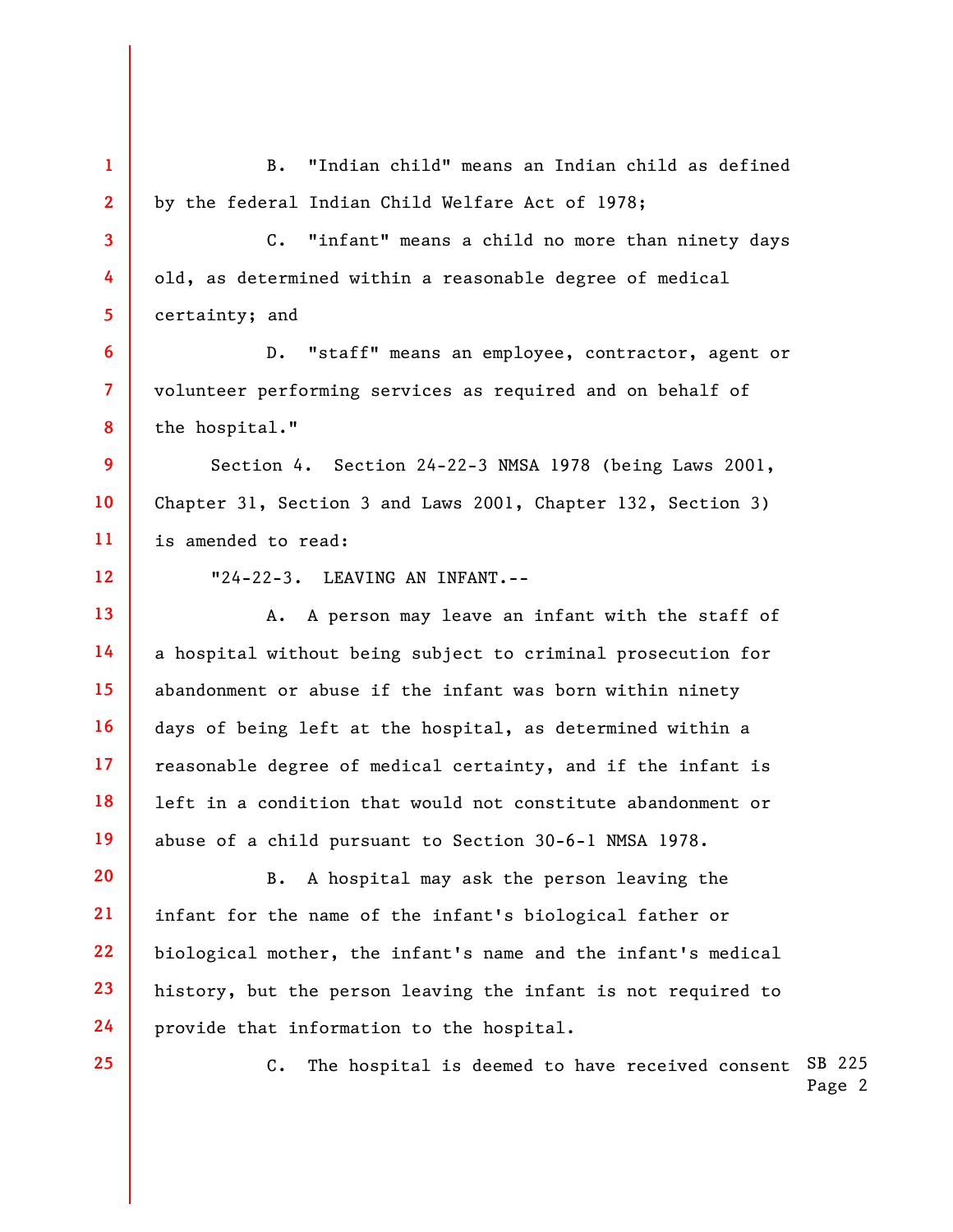for medical services provided to an infant left at a hospital in accordance with the provisions of the Safe Haven for Infants Act or in accordance with procedures developed between the children, youth and families department and the hospital."

Section 5. Section 24-22-4 NMSA 1978 (being Laws 2001, Chapter 31, Section 4 and Laws 2001, Chapter 132, Section 4) is amended to read:

**9** 

**10** 

**24** 

**25** 

**1** 

**2** 

**3** 

**4** 

**5** 

**6** 

**7** 

**8** 

"24-22-4. HOSPITAL PROCEDURES.--

**11 12**  A. A hospital shall accept an infant who is left at the hospital in accordance with the provisions of the Safe Haven for Infants Act.

**13 14 15 16 17**  B. In conjunction with the children, youth and families department, a hospital shall develop procedures for appropriate staff to accept and provide necessary medical services to an infant left at the hospital and to the person leaving the infant at the hospital, if necessary.

**18 19 20 21**  C. Upon receiving an infant who is left at a hospital in accordance with the provisions of the Safe Haven for Infants Act, the hospital may provide the person leaving the infant with:

**22 23**  (1) information about adoption services, including the availability of private adoption services;

(2) brochures or telephone numbers for agencies that provide adoption services or counseling

SB 225 Page 3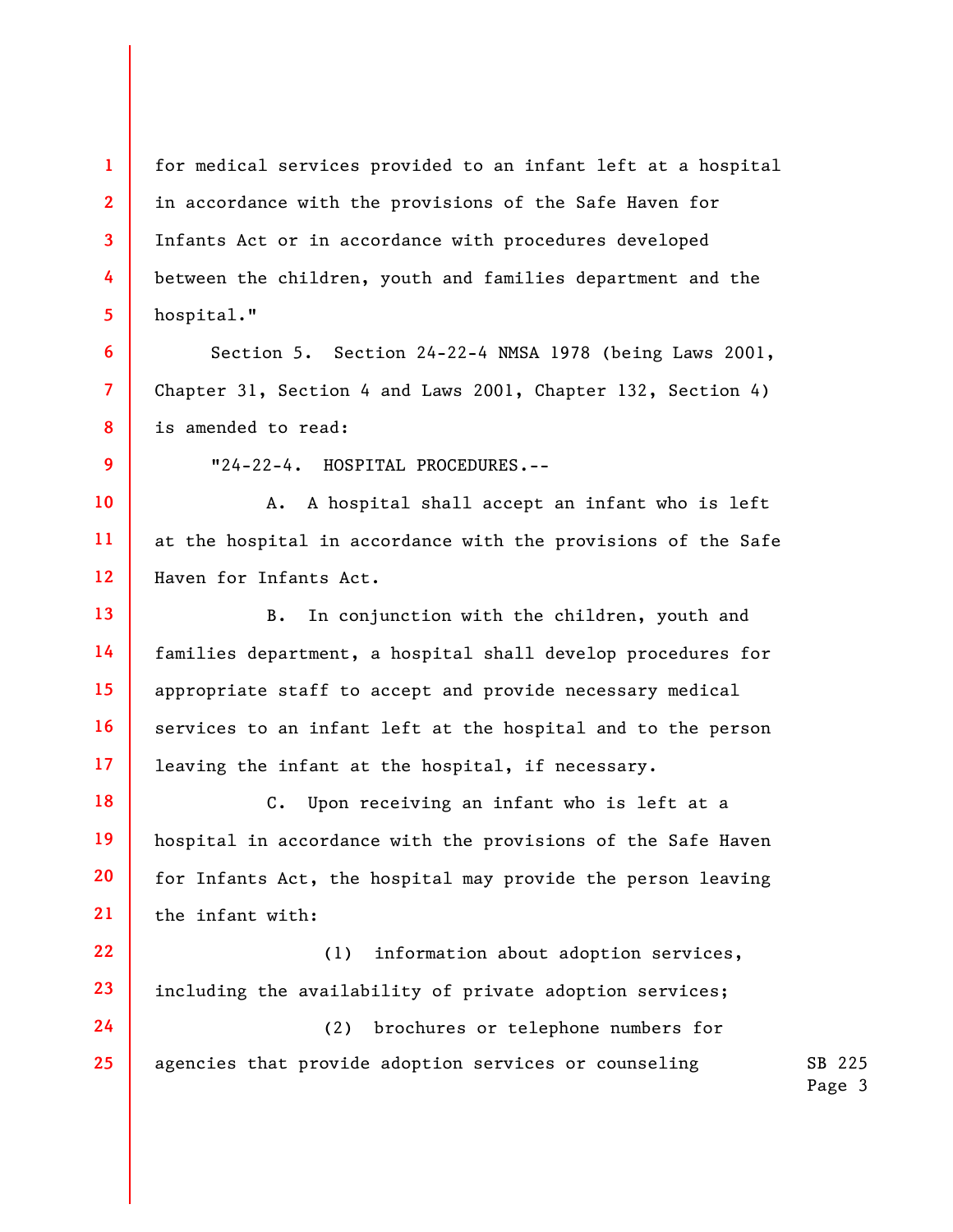services; and

**1** 

**2** 

**3** 

**4** 

**5** 

**6** 

**7** 

**8** 

**9** 

**24** 

**25** 

(3) written information regarding whom to contact at the children, youth and families department if the parent decides to seek reunification with the infant.

D. A hospital shall ask the person leaving the infant whether the infant has a parent who is either a member of an Indian tribe or is eligible for membership in an Indian tribe, but the person leaving the infant is not required to provide that information to the hospital.

**10 11 12 13 14 15 16 17 18**  E. Immediately after receiving an infant in accordance with the provisions of the Safe Haven for Infants Act, a hospital shall inform the children, youth and families department that the infant has been left at the hospital. The hospital shall provide the children, youth and families department with all available information regarding the child and the parents, including the identity of the child and the parents, the location of the parents and the child's medical records."

**19 20 21**  Section 6. Section 24-22-5 NMSA 1978 (being Laws 2001, Chapter 31, Section 5 and Laws 2001, Chapter 132, Section 5) is amended to read:

**22 23**  "24-22-5. RESPONSIBILITIES OF THE CHILDREN, YOUTH AND FAMILIES DEPARTMENT.--

SB 225 A. The children, youth and families department shall be deemed to have emergency custody of an infant who

Page 4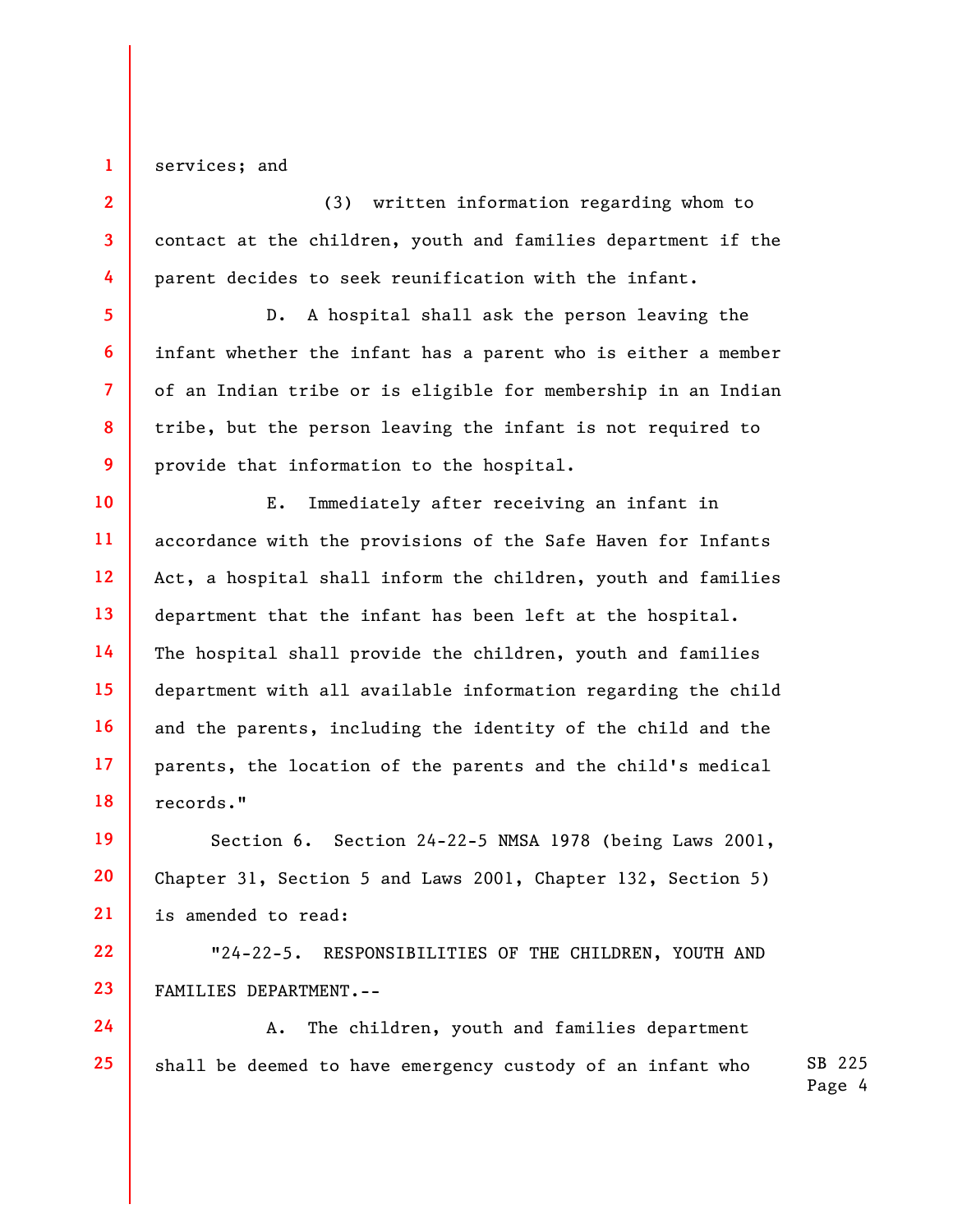**1 2**  has been left at a hospital according to the provisions of the Safe Haven for Infants Act.

**3** 

**4** 

**5** 

**6** 

**7** 

**8** 

**9** 

**10** 

**11** 

B. Upon receiving a report of an infant left at a hospital pursuant to the provisions of the Safe Haven for Infants Act, the children, youth and families department shall immediately conduct an investigation, pursuant to the provisions of the Abuse and Neglect Act.

C. When an infant is taken into custody by the children, youth and families department, the department shall make reasonable efforts to determine whether the infant is an Indian child. If the infant is an Indian child:

**12 13 14**  (1) the child's tribe shall be notified as required by Section 32A-1-14 NMSA 1978 and the federal Indian Child Welfare Act of 1978; and

**15 16 17 18**  (2) pre-adoptive placement and adoptive placement of the Indian child shall be in accordance with the provisions of Section 32A-5-5 NMSA 1978 regarding Indian child placement preferences.

**19 20 21 22 23**  D. The children, youth and families department shall perform public outreach functions necessary to educate the public about the Safe Haven for Infants Act, including developing literature about that act and distributing it to hospitals.

SB 225 Page 5 **24 25**  E. An infant left at a hospital in accordance with the provisions of the Safe Haven for Infants Act shall